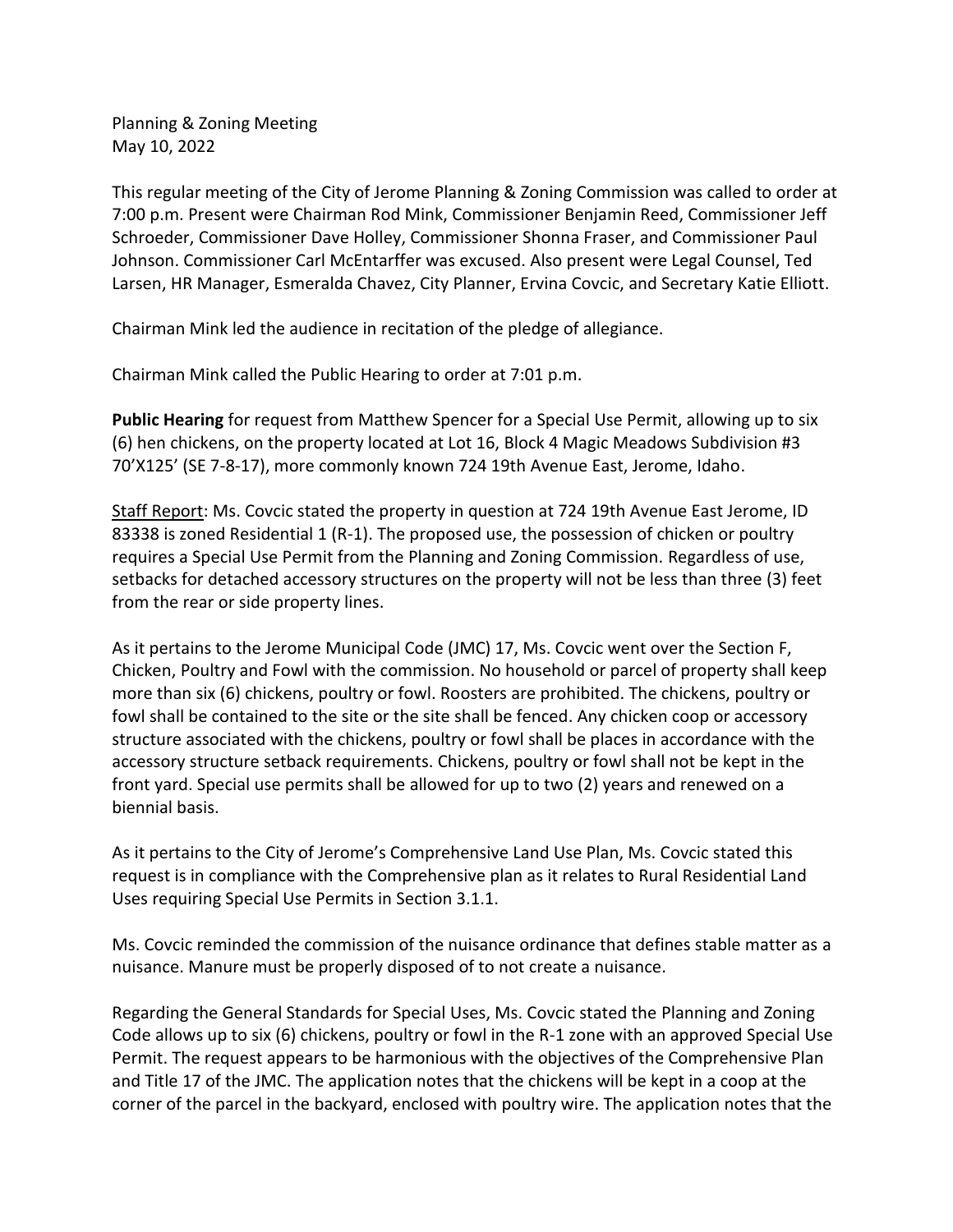request will not be hazardous. There is no indication that additional services will be needed to serve this use. The application notes there will be no cost to the community for this request and will not be detrimental. The request does not appear to involve uses that will be detrimental to the general welfare. The applicant will need to keep the coop and run properly cleaned. The application notes that there will be no interference with traffic and that no vehicular approaches are necessary. It does not appear that the animals will result in the destruction, loss or damage of a natural, scenic or historic feature of major importance.

If approved, Ms. Covcic recommended the following conditions: Any coop shall be placed in accordance with the accessory structure setback requirements set forth in the Jerome Municipal Code; Chickens will not create odors, noise, nor be detrimental to persons, property or the general welfare; and Special Use Permit shall be allowed for one (1) year, renewable upon expiration.

Applicant Testimony: Matthew Spencer, 724 19<sup>th</sup> Ave E, stated he would like to get some chickens for eggs. He continued that with everything that is happening in the world, he would like to make sure his family has food. He is currently growing corn to feed the chickens in his garden. Upon inquiry from Chairman Mink, Mr. Spencer stated he has not built a coop yet but has been doing some research and understands the requirements and setbacks for accessory buildings. Upon inquiry from Commissioner Holley, Mr. Spencer stated he has an enclosed yard with a six-foot fence.

Testimony in Favor: Ms. Elliott read the following for the record:

Janie Myers 730 19th Ave E

Support the application. Chickens are fine. Roosters are not.

Brian McDonell 539 18<sup>th</sup> Ave East

Support the application. No other comments were provided.

There being no other testimony in favor, neutral or in opposition, Chairman Mink closed the Public Hearing at 7:07 p.m.

**Consider** a request from Matthew Spencer for a Special Use Permit, allowing up to six (6) hen chickens, on the property located at Lot 16, Block 4 Magic Meadows Subdivision #3 70'X125' (SE 7-8-17), more commonly known 724 19th Avenue East, Jerome, Idaho- *action item*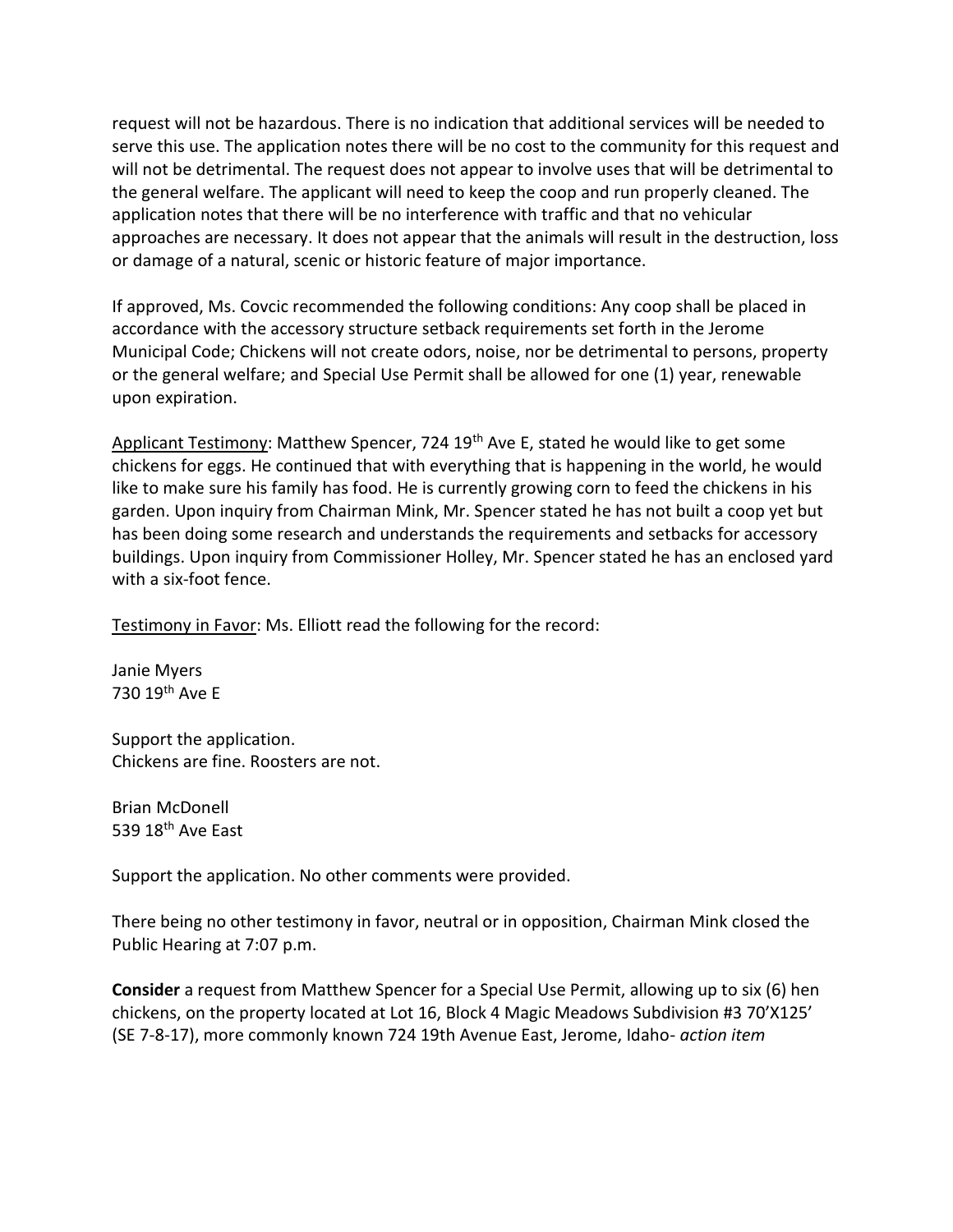Upon inquiry from Commissioner Johnson, Ms. Covcic stated the commission traditionally recommends the initial application be granted for one year. Chairman Mink stated he has a concern with the bird flu coming back.

Commissioner Holley made a motion to approve the request from Matthew Spencer for a Special Use Permit, allowing up to six (6) hen chickens, on the property located at Lot 16, Block 4 Magic Meadows Subdivision #3 70'X125' (SE 7-8-17), more commonly known 724 19th Avenue East, Jerome, Idaho, with the following conditions: Any coop shall be placed in accordance with the accessory structure setback requirements set forth in the Jerome Municipal Code; Chickens will not create odors, noise, nor be detrimental to persons, property or the general welfare; and Special Use Permit shall be allowed for one (1) year, renewable upon expiration.

Second to the motion by Commissioner Fraser and carried.

After consideration, the motion passed by the following votes: AYE: Commissioner Benjamin Reed, Commissioner Jeff Schroeder, Commissioner Dave Holley, Commissioner Shonna Fraser, and Commissioner Paul Johnson. NAYE: None

Chairman Mink called the Public Hearing to order at 7:10 p.m.

**Public Hearing** for request from A Perfect Family LLC for a Special Use Permit allowing residential use, on the property located at S50' of Lots 9 & 10 Block 137 Jerome Townsite (NW 19-8-17), more commonly known as 634 South Lincoln, Jerome, Idaho.

Staff Report: Ms. Covcic stated the applicant requests to continue using the east end, approximately 1,100 sq. ft. of the building at 634 South Lincoln Avenue Jerome, ID 83338 as a residential use under new ownership.

As it pertains to Title 17 of the JMC, the Land Use Ordinance, Ms. Covcic stated the property in question at 634 South Lincoln Avenue Jerome, ID 83338 is zoned Central Business District (CBD). According to 17.14.010, residential single-family dwellings are permitted in Central Business District (CBD) zone by special use permit only.

Ms. Covcic stated Title 16 has no bearing on this request.

As it pertains to the City of Jerome's Comprehensive Land Use Plan, Ms. Covcic stated the application meets the following: Chapter 13, Objective 2, which states that the City of Jerome will, "Provide for areas of different residential densities and uses"; Chapter 13, Objective 6 which states that "Housing policies should be developed to assure the upgrading and rehabilitation of homes is encouraged"; and Chapter 13, Policy 6 which states that the City of Jerome will "Promote a wide range of housing types and housing diversity to meet the needs of Jerome's diverse population."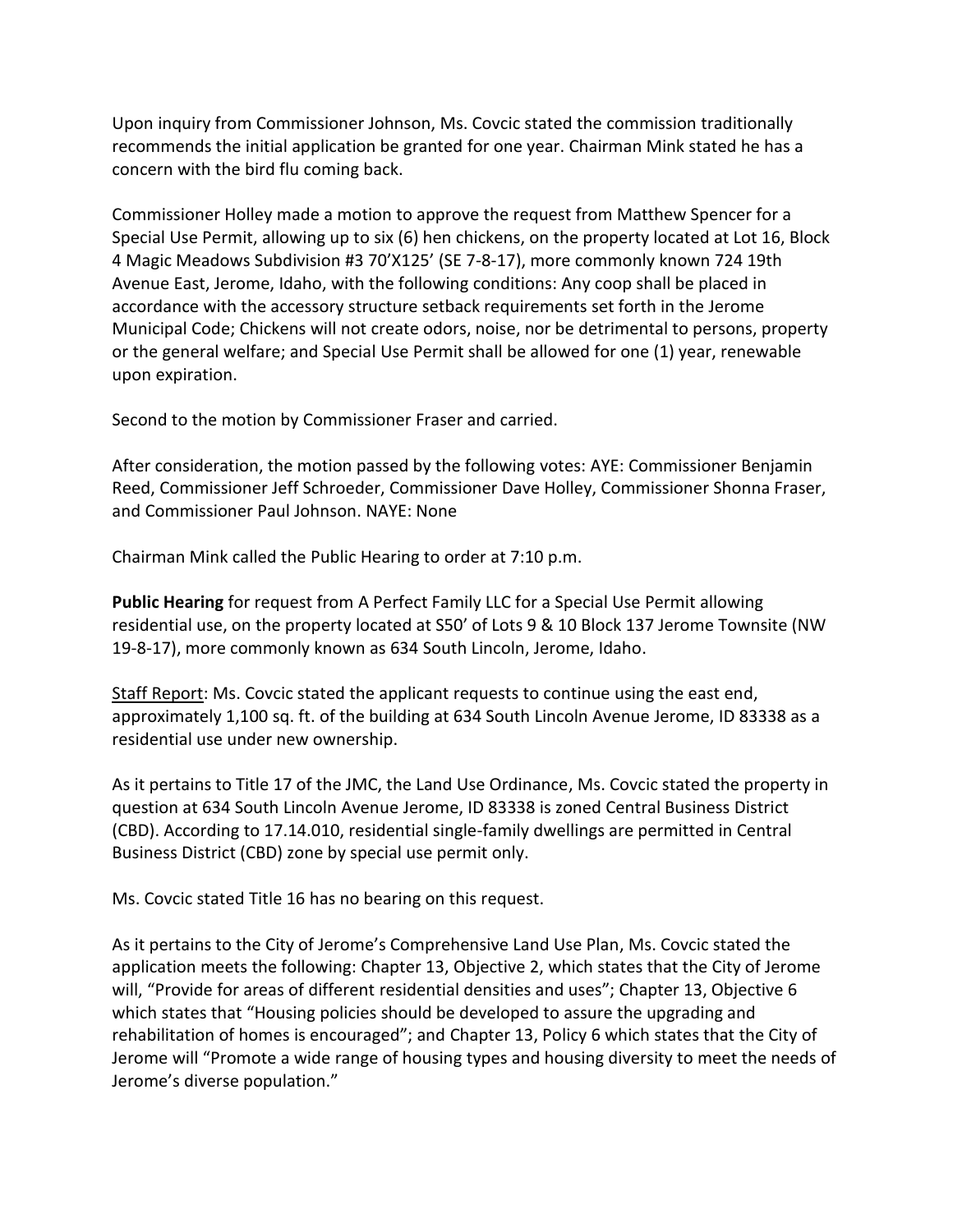Regarding the General Standards for Special Uses, Ms. Covcic stated the Planning and Zoning Code allows residential uses in the CBD zone with an approved Special Use Permit. The request appears to be harmonious with the objectives of the Comprehensive Plan and Title 17 of the JMC. The application notes that there will be no change to the current use. The application notes that the request will not be hazardous. The application notes that services will remain the same. The application notes there will be no cost to the community for this request and will not be detrimental. The request does not appear to involve uses that will be detrimental to the general welfare. The application appears to not create interferences with traffic. It does not appear that the residential use will result in the destruction, loss or damage of a natural, scenic or historic feature of major importance.

Ms. Covcic stated she sent the application out to City Staff and did not receive any comments back with any concerns.

If approved, Ms. Covcic recommended the following conditions: Comply with all City, State and Federal requirements; and Special Use Permit shall be allowed for one (1) year, renewable upon expiration.

Upon inquiry from Chairman Mink, Ms. Covcic stated currently the back portion of the building is being used for a residential. She stated after searching, she did not find any paperwork stating there was approval for a Special Use Permit (SUP).

Applicant Testimony: Jim Kinsey, PO Box 828, testified he is the current relator for the buyer and if this application goes through, he would be the property manager. He stated the buyer wants to continue with the use that is currently being used. Upon inquiry from Commissioner Holley, Mr. Kinsey stated the business will remain in front.

There being no testimony in favor, neutral or in opposition, Chairman Mink closed the Public Hearing at 7:16 p.m.

**Consider** a request from A Perfect Family LLC for a Special Use Permit allowing residential use, on the property located at S50' of Lots 9 & 10 Block 137 Jerome Townsite (NW 19-8-17), more commonly known as 634 South Lincoln, Jerome, Idaho- *action item*

Commissioner Holley appreciated the applicant coming and getting a permit with the new ownership. Commissioner Fraser agreed with Commissioner Holley. Commissioner Reed stated he is concerned that is not a fire wall between the business and the residence. Discussion was held on fire walls, fire alarms and requirements the commission could require. Commissioner Fraser stated it is appreciated when the Fire Department knows where there is a residence in a business so they know if they need to evacuate people. Chairman Mink went over the General Standards with the commission.

Commissioner Holley made a motion to approve the request from A Perfect Family LLC for a Special Use Permit allowing residential use, on the property located at S50' of Lots 9 & 10 Block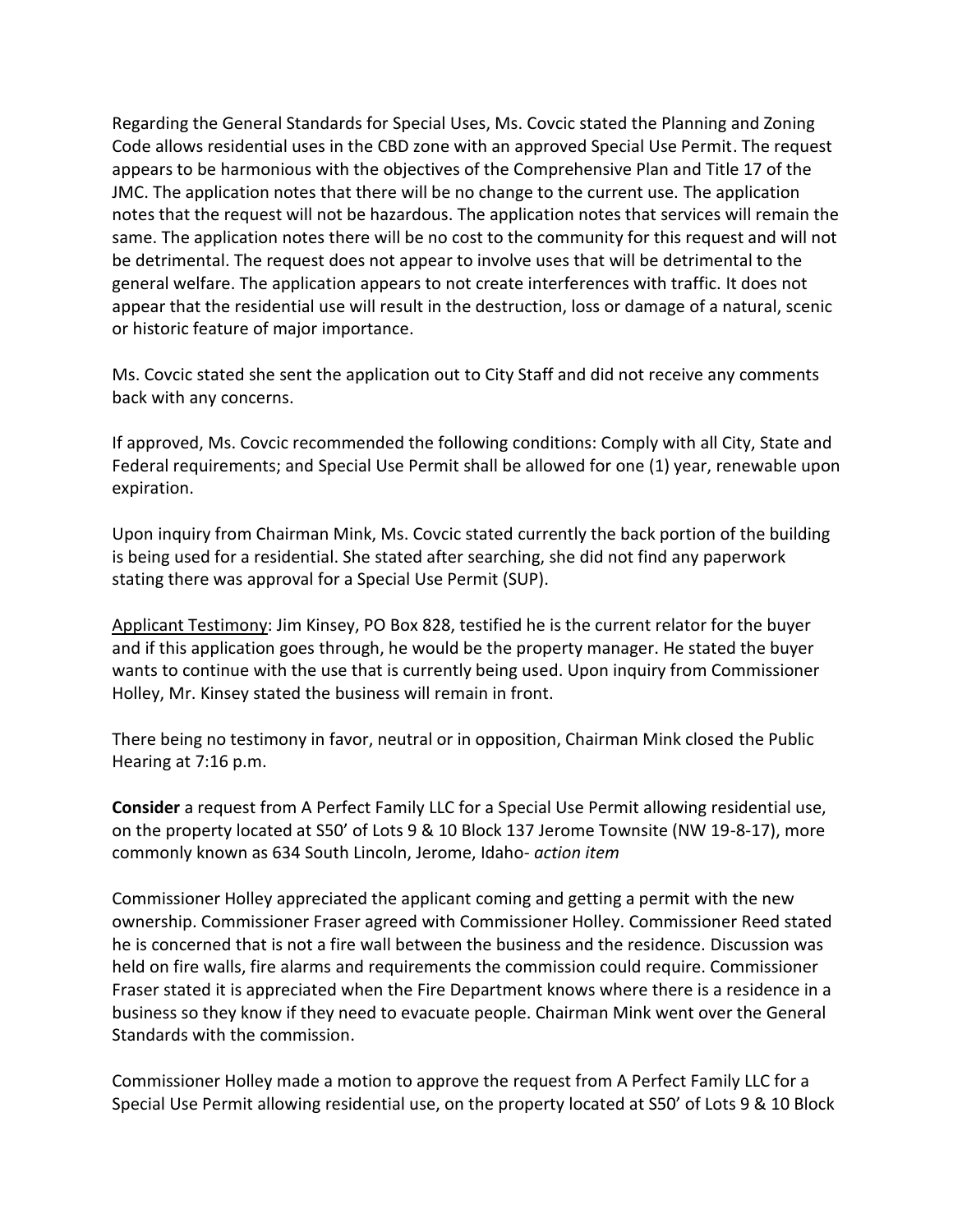137 Jerome Townsite (NW 19-8-17), more commonly known as 634 South Lincoln, Jerome, Idaho, with the following conditions: Comply with all City, State and Federal requirements; Special Use Permit shall be allowed for one (1) year, renewable upon expiration; and apartment have acceptable amount of fire alarms as prescribed by the Fire Department.

Second to the motion by Commissioner Johnson and carried.

After consideration, the motion passed by the following votes: AYE Commissioner Benjamin Reed, Commissioner Jeff Schroeder, Commissioner Dave Holley, Commissioner Shonna Fraser, and Commissioner Paul Johnson. NAYE: None

Chairman Mink called the Public Hearing to order at 7:21 p.m.

**Public Hearing** for request from A and W Properties, LLC for a Rezone from Residential-2 (R-2) to Residential-3 (R-3), on the property located at Tax 6A of A-164 Jerome Townsite (SE 19-8-17), more commonly known as the empty lot behind 1200 South Davis and the end of South Eisenhower Street, Jerome, Idaho, approximately 2.19 acres.

Staff Report: Ms. Covcic stated A&W Properties, LLC is requesting to rezone the property at Tax 6A of A-164 Jerome Townsite (SE 19-8-17), more commonly known as the empty lot behind 1200 South Davis and the end of South Eisenhower Street, Jerome, Idaho, approximately 2.19 acres from Residential-2 (R-2) to Residential-3 (R-3). The property is currently being used for storage units. The applicant would like to rezone the property to allow for multi-family housing.

Ms. Covcic went over the adjacent land use and zoning: to the North is residential with the zoning of Residential 2; to the South is residential and agriculture with the zoning of Area of Impact, Residential; to the East is residential with the zoning of Residential 2; and to the West is Residential- Multifamily with the zoning of Residential 2. The Comprehensive Plan Land Use map designates the current parcel as Residential Medium. The current land use classification is Residential Medium.

As pertains to Title 17 of the Jerome Municipal Code (JMC), Ms. Covcic stated the parcel is currently zoned Residential-2 (R-2). The Residential-2 (R-2) zone is intended to provide for single or two-family dwellings. The minimum lot size for this zone is 5,000 sq. ft. The setbacks for R-2 are front- 25', rear- 20', interior side- 7' and street side- 15'. The Residential-3 (R-3) zone is intended to provide for single-family, two-family and multi-family dwellings. The minimum lot size for this zone is 5,000 sq. ft. The setbacks for R-3 are front- 25', rear- 20', interior side- 7' and street side- 15'. The proposed zone of Residential-3 (R-3) allows for up to three to four units as outlined in 17.14.010 of the JMC. Depending on the zone, all land use regulations as detailed in Title 17 of the JMC will apply to the property, including but not limited to setbacks, building height restrictions, sign restrictions, and use restrictions.

As required by 17.80.040: General Procedure for Amendments, the application for a rezone shall be reviewed by the Commission to determine if the request: In accordance with the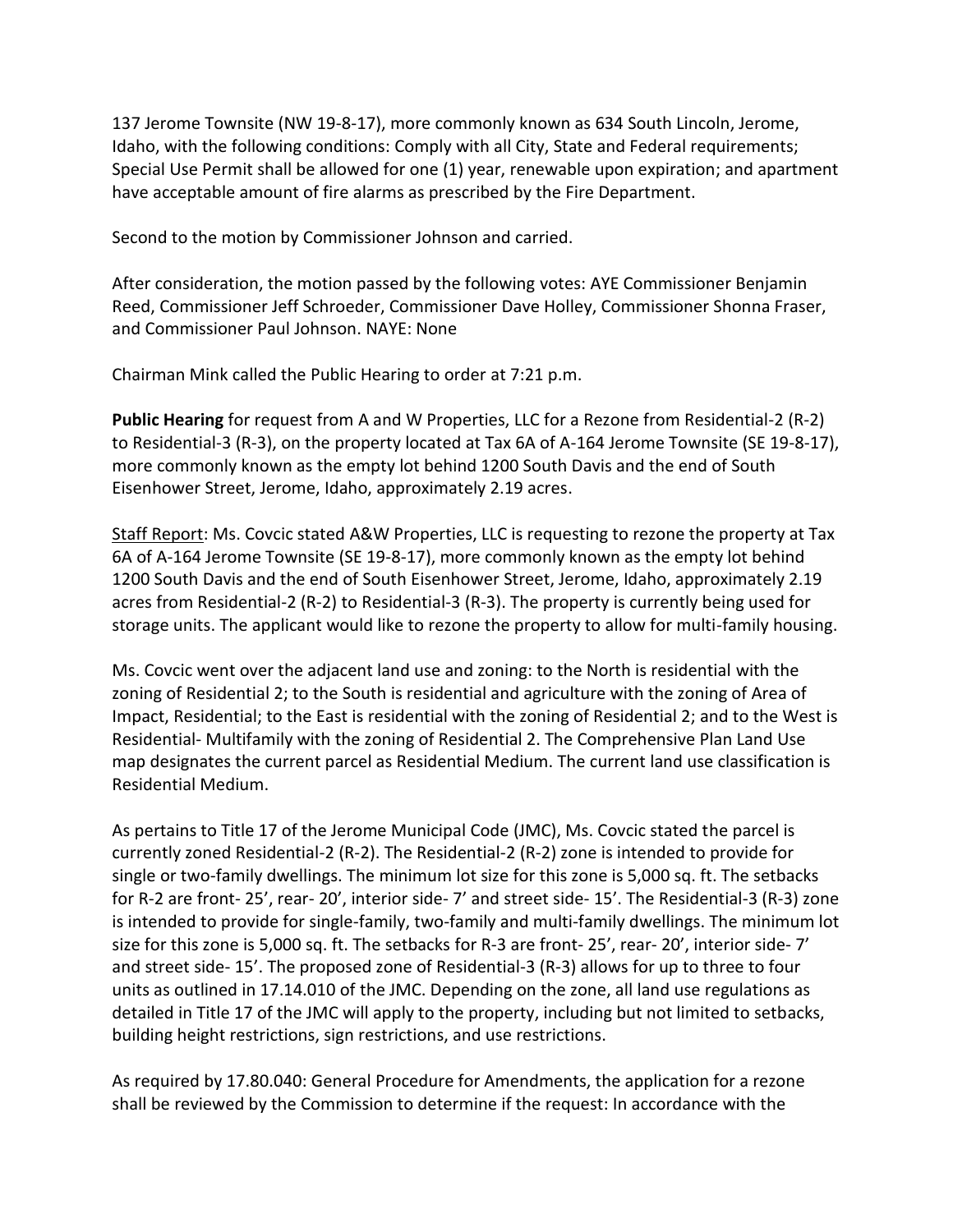Comprehensive Plan; Will create a demand for public infrastructure that is not currently available, including municipal sewer and water services; Is compatible with the zoning uses in the surrounding areas; and No non-conforming uses will be created.

As it pertains to the City of Jerome's Comprehensive Land Use Plan, the request is in accordance with the following sections: Chapter 13 Neighborhoods – Objective 2, which addresses the need for providing "areas of different residential densities and uses"; Chapter 13 Housing – Objective 3 which details the encouragement and "development of various housing types to meet the needs of the citizens of Jerome"; Additionally, the request is in accordance with the Comprehensive Plan, Chapter 13, Policy 6 which is to "Promote a wide range of housing types and housing diversity to meet the needs of Jerome's diverse population and ensure that this housing is available throughout the community for all income levels and special needs." Ms. Covcic stated the application notes a rezone will: Allow the property to be developed in a more harmonious nature to the surrounding land holdings of other adjacent properties; Be consistent with neighboring uses in regards to noise and pollution generation; and Retain families in Jerome where they can live, work and play.

As it pertains to the demand for public infrastructure that is not currently available, including municipal sewer and water services, Ms. Covcic stated the parcel is near city services, including water and sewer. The infrastructure for both water and sewer is located at the intersection of East Avenue J and South Eisenhower Street. The developer will be responsible for the extension of services to serve the property.

As it pertains to the compatibility with the zoning uses in the surrounding areas, Ms. Covcic stated this area is bordered by residential uses to the north, east and west. The property to the south is county impact area zoned residential. A rezone to Residential-3 (R-3) would allow for multi-family housing growth in the southeast of town and would be compatible with the surrounding area. The property to the immediate west is currently being used for multi-family.

As it pertains to the creation of non-conforming uses, Ms. Covcic stated the parcel is currently being used for storage units. Under a rezone to Residential-3 (R-3), no non-conforming uses would be created by this rezone.

Title 16 has no bearing on this request at this time.

With regard to spot zoning, Ms. Covcic stated PlannersWeb defines spot zoning as "the process of singling out a small parcel of land for a use classification totally different from that of the surrounding area for the benefit of the owner of such property and to the detriment of other owners." The State of Idaho Land Use Handbook discussing The Law of Planning, Zoning, and Property Rights in Idaho also defines spot zoning as "a change in zoning of a particular parcel or parcels that is out of character with the surrounding area and the comprehensive plan and is done for the benefit for the particular landowner rather than for the benefit of the community as a whole."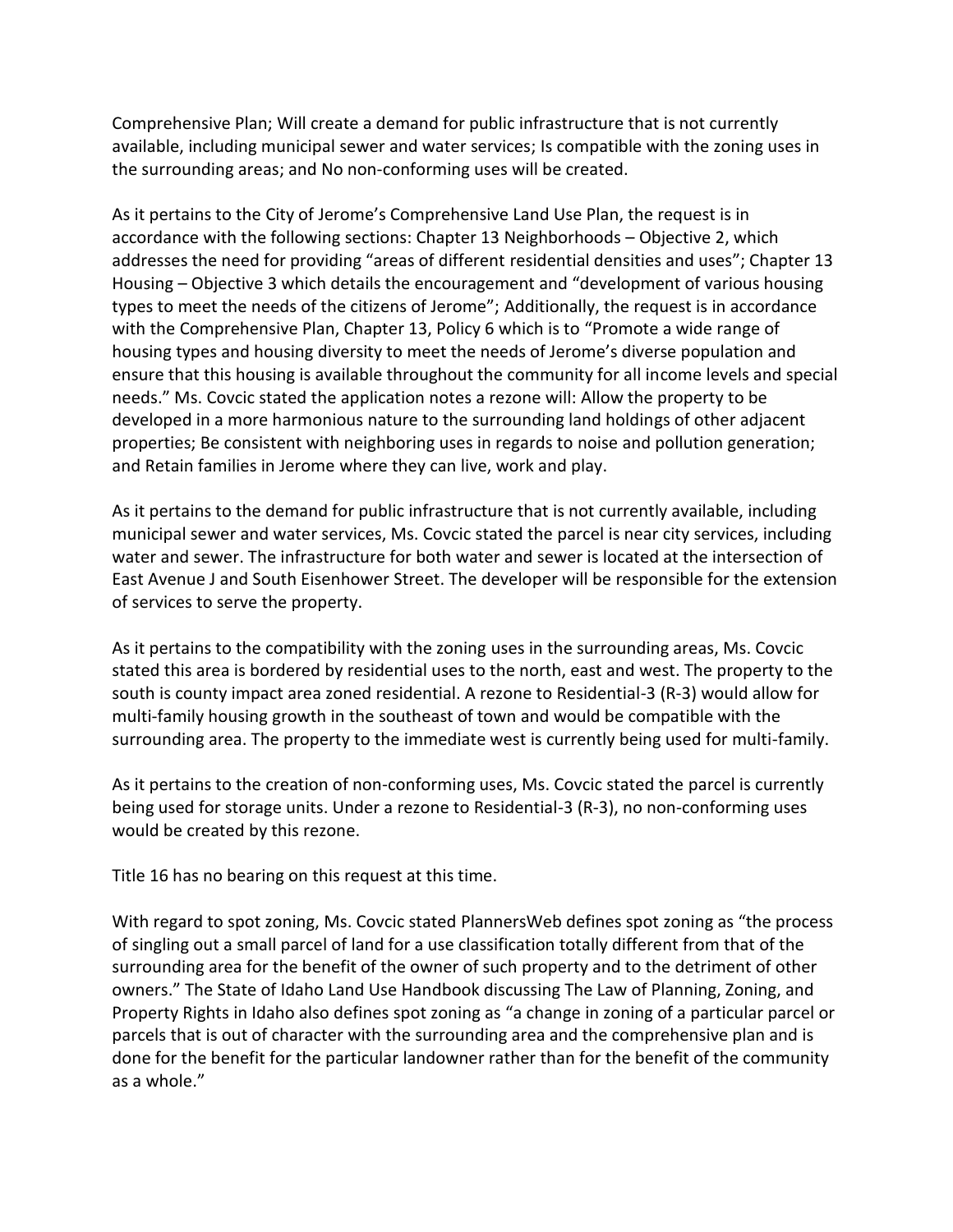Ms. Covcic stated she sent the application out to City Staff and received the following comments: Wastewater- No concerns. However, sewer is currently not available at this property. The nearest available sewer is at the intersection of Eisenhower and East Ave. J. This would need to be extended to the property. No other department had any concerns.

If approved, Ms. Covcic recommended the following conditions: Comply with all City, State and Federal requirements.

Upon inquiry from Chairman Mink, Ms. Covcic stated the neighboring multi-family apartments are a non-conformance use. Upon inquiry from Commissioner Holley, Commissioner Fraser stated she believed the apartments were built in 1972 so it was presumed to be before the current comprehensive plan. Chairman Mink went over the neighboring property and uses with the commission. Upon inquiry from Commissioner Holley, Ms. Covcic confirmed they are only addressing the rezone at this hearing.

Applicant Testimony: Chris Anderson, 527 S 800 E, testified, they are wanting to rezone the property where they will remove the storage units and build six to seven 4 plex's. This would make 28 multi-family homes. Mr. Anderson showed a drawing to the commission of where the buildings may be located on the property. He stated they are currently building something similar buildings on 8<sup>th</sup> Street where they are also building 28 units on a little less than two acres. Mr. Anderson stated when they placed their units online, they received over 100 applications so they believe there is a demand in Jerome and they are willing to do what they need to so they can accomplish this. Upon inquiry from Commissioner Johnson, Mr. Anderson stated the sewer and water is just down the road so it will not be too hard to get those to the property. Upon inquiry from Commissioner Reed, Mr. Anderson stated they would have a mix of 2 bed 2 bath and 3 bed 2 bath apartments. Upon inquiry from Commissioner Holley, Mr. Anderson stated if the rezone is not approved, they do not have a backup plan except keeping the storage units. Mr. Anderson stated the property to the east of his property, is now developed so there is a road already in place so they would be connecting the roads. Commissioner Johnson reminded the commission they are only here for a rezone. Commissioner Reed inquired how their property would affect the neighboring subdivision. Mr. Anderson stated they may add a vinyl fence between them and the subdivision but they also need to worry about the traffic turning into the property.

Testimony in Opposition: Ms. Elliott read the following:

Angel & Patricia Murillo, Angel's Construction 144 S. 100 W. Jerome, Idaho

#### Oppose the application

We are concerned that Rezoning this parcel to R-3 and the building of Rental will devalue the single family Homes on Hovey Subdivision. The increased traffic is also a concern. We feel that it needs to remain R-2 with single family Homes, so the neighborhood can remain congruent, family friendly and appealing to homeowners.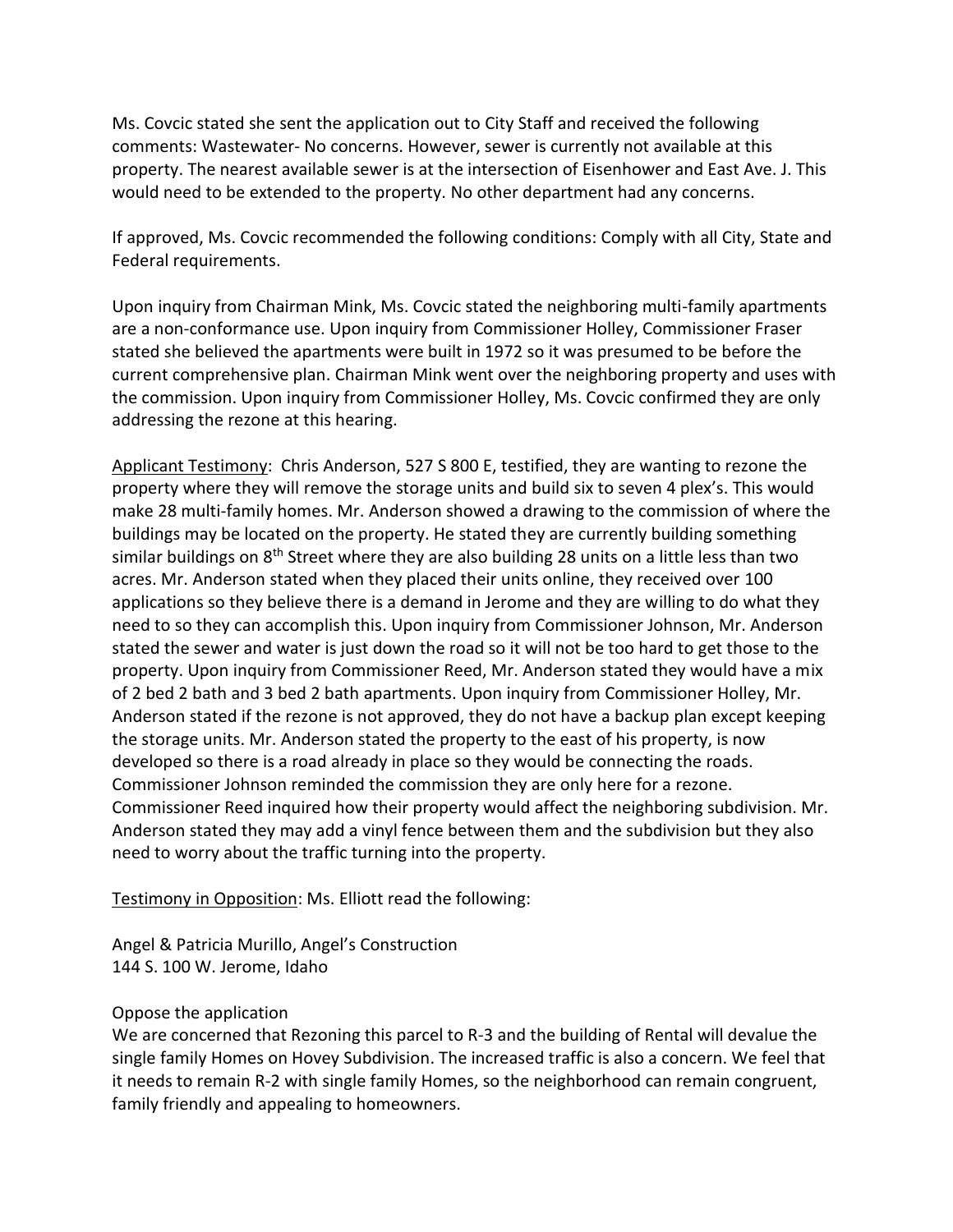Rebuttal testimony: Mr. Anderson stated if anything it may increase the value since it is vacant lot with older storage units. He believes that building nicer multi-family buildings will help the value. He continued that traffic will increase no matter if they have single family homes or multi-family homes, and they just want to provide nice housing for the community.

There being no other testimony in favor, neutral or in opposition, Chairman Mink closed the Public Hearing at 7:39 p.m.

**Consider** a request from A and W Properties, LLC for a Rezone from Residential-2 (R-2) to Residential-3 (R-3), on the property located at Tax 6A of A-164 Jerome Townsite (SE 19-8-17), more commonly known as the empty lot behind 1200 South Davis and the end of South Eisenhower Street, Jerome, Idaho, approximately 2.19 acres- *action item*

Commissioner Johnson stated they need the housing and doesn't think we should comment on a design as we haven't seen the plans. Commissioner Reed stated he is concerned with the traffic. Commissioner Holley stated they already have non-conforming apartment complex and they are wanting to make it conforming. He believes it is better than a vacant lot. He also believes this works with the comp plan that addresses different housing densities within the City, and he does not agree with the property being devalued. Chairman Mink stated he believes this type of housing attracts new families with the new school being built down the road. Commissioner Schroeder stated there is a need for affordable housing and with it being at the end of the roads, he does not too much of a concern with the traffic. Commissioner Johnson stated the city engineer has previously stated they monitor the roads to keep the congestion down. Chairman Mink reminded the commission this is a recommendation to City Council and they typically keep the motion positive.

Commissioner Johnson made a motion to approve the request from A and W Properties, LLC for a Rezone from Residential-2 (R-2) to Residential-3 (R-3), on the property located at Tax 6A of A-164 Jerome Townsite (SE 19-8-17), more commonly known as the empty lot behind 1200 South Davis and the end of South Eisenhower Street, Jerome, Idaho, approximately 2.19 acres, be approved, finding that the rezone Is in accordance with the comp plan and goals of the future land use map; Adequate public facilities exist; The prosed zone is compatible with the zoning and uses of the surrounding area; and No-nonconforming uses will be created

Second to the motion by Commissioner Fraser and carried.

After consideration, the motion passed by the following votes: AYE: Commissioner Benjamin Reed, Commissioner Jeff Schroeder, Commissioner Dave Holley, Commissioner Shonna Fraser, and Commissioner Paul Johnson. NAYE: Commissioner Benjamin Reed

Chairman Mink called the Public Hearing to order at 7:44 p.m.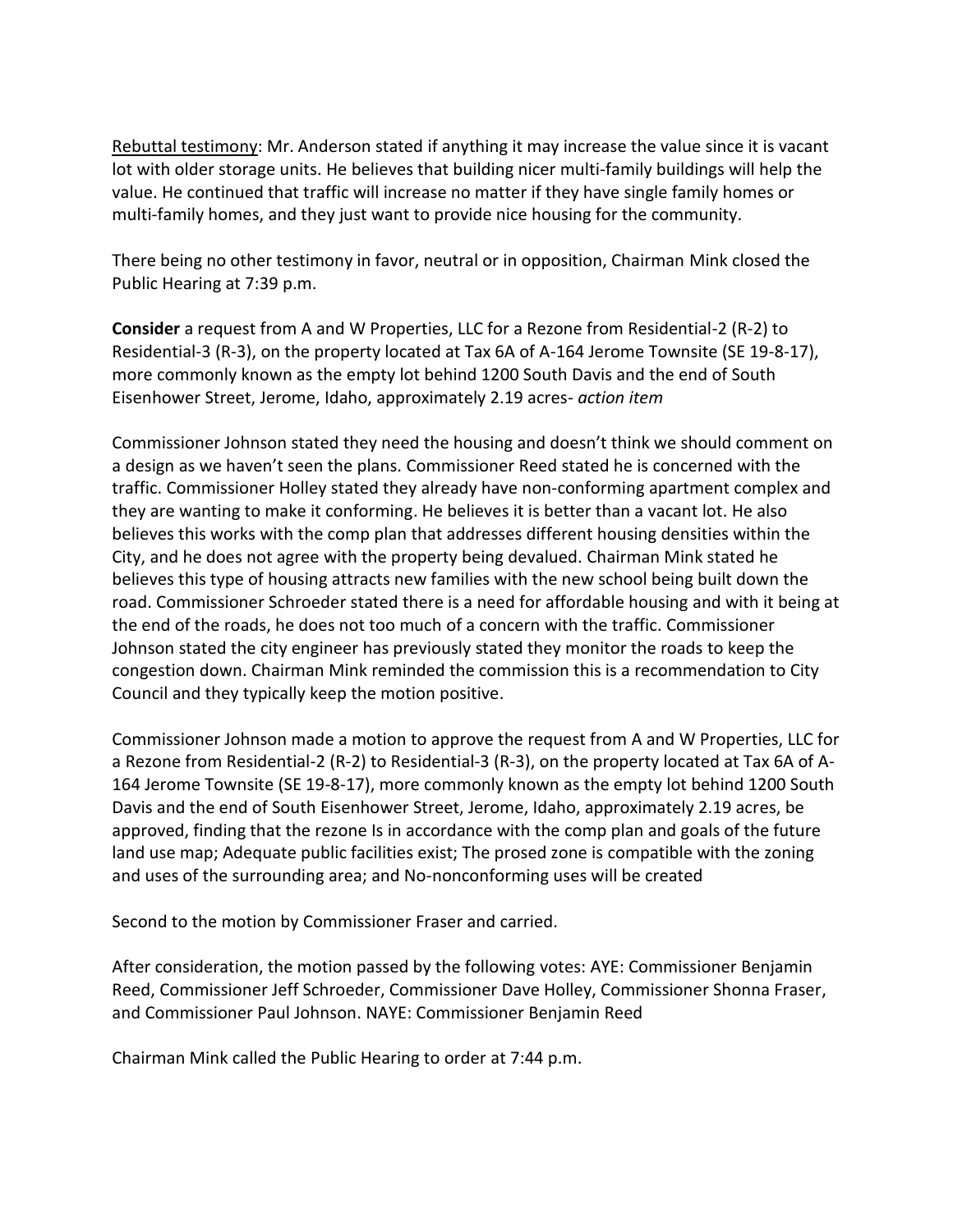**Public Hearing** for request from Dawn Higley for a Special Use Permit allowing domestic animal kenneling, grooming, daycare and retail sales, on the property located at Tax 1 of Lot 4 Block 2 Jerome SE Industrial Park Phase III (SE 30-8-17), more commonly known as 1950 South Lincoln, Jerome, Idaho.

Staff Report: Ms. Covcic stated the applicant requests to use the property at 1950 South Lincoln Avenue Jerome, ID 83338 as an upscale animal boarding facility with grooming, daycare and pet boutique. The property will have a completely fenced-in area behind the building to exercise the animals. All animals will be housed inside. The previous use of the property was as a veterinary clinic.

The property in question at 1950 South Lincoln Avenue Jerome, ID 83338 is zoned General Business (C-2). According to 17.14.010, kennels are permitted in General Business (C-2) zone by special use permit only. According to JMC 17.03.415, a kennel is defined as any lot or premises or portion on which four (4) or more dogs, cats, or any combination of other household domestic animals are maintained, harbored, possessed, boarded, bred or cared for in return for compensation or kept for sale including privately or publicly owned, operated or managed dog pounds. Kennels shall be prohibited in all residential zones.

As it pertains to JMC 17.18.050: Unique Land Uses – C. Animal Clinic, Animal Hospital, Veterinary Office and Kennel, Ms. Covcic stated this will be located at least three hundred feet (300') from any residence including motels and hotels, except for an owner's residence. The administrator may modify these requirements if the animals are completely housed in soundproof structures that completely screen them from view of the abutting residential property. This request will comply with all state and local regulations relative to such an operation and maintain adequate housekeeping practices designed to repent the creation of a nuisance and to reduce to a minimum the factors of noise and odor.

As it pertains to the City of Jerome's Comprehensive Land Use Plan, Ms. Covcic stated the request is in compliance with the Comprehensive plan as it relates to Commercial Land Uses in Section 3.1.2.

Regarding the General Standards for Special Uses, Ms. Covcic stated the Planning and Zoning Code allows up kenneling in the C-2 zone with an approved Special Use Permit. The request appears to be harmonious with the objectives of the Comprehensive Plan and Title 17 of the JMC. The application notes that the use will be harmonious and appropriate with the existing or intended character. The application notes that the request will not be hazardous. There is no indication that additional services will be needed to serve this use. The application notes there will be no cost to the community for this request and will not be detrimental. The request does not appear to involve uses that will be detrimental to the general welfare. The application notes that there will be no interference with traffic. It does not appear that the kenneled animals will result in the destruction, loss or damage of a natural, scenic or historic feature of major importance.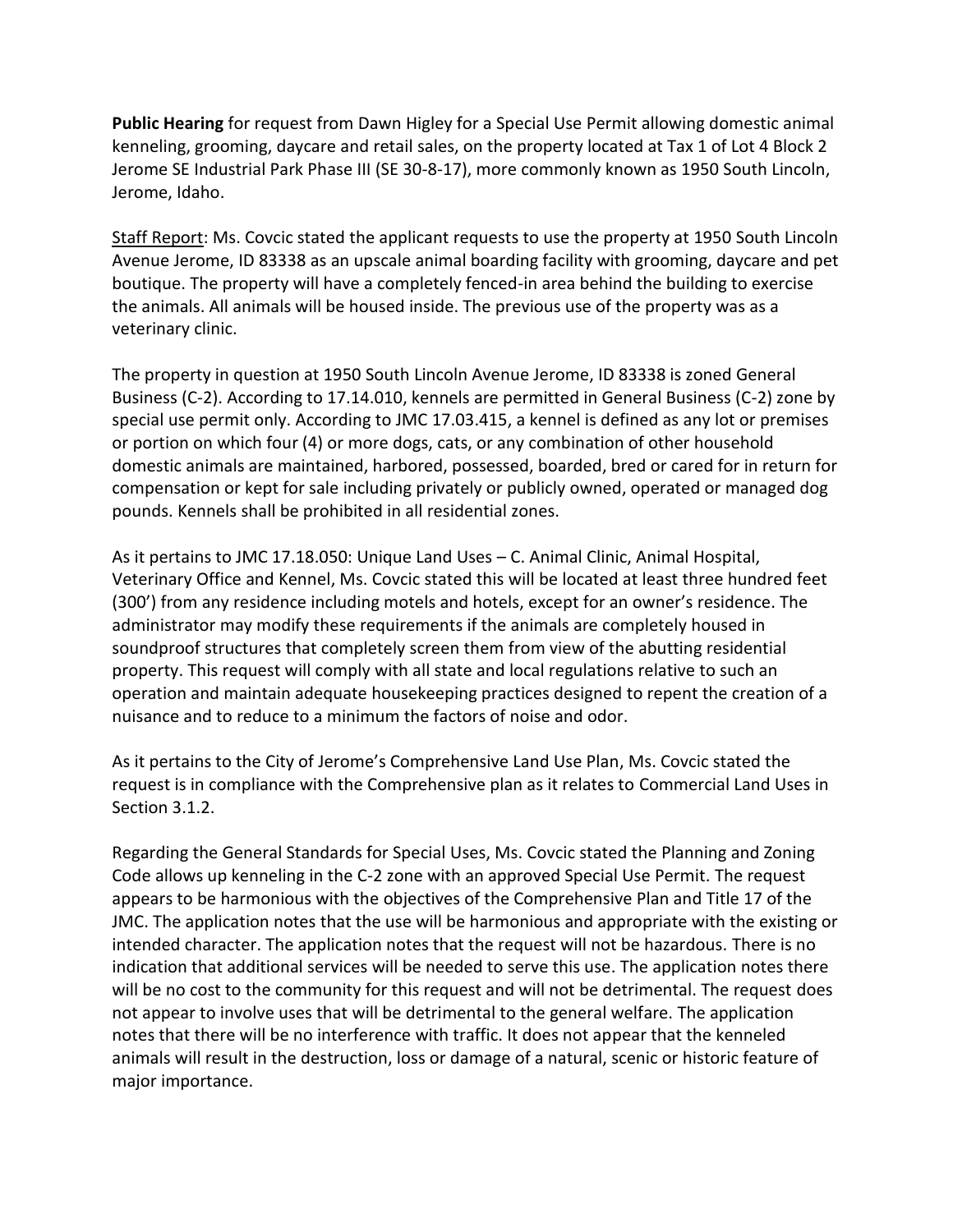Ms. Covcic sent the application to City Staff and did not receive any comments back with any concerns.

If approved, Ms. Covcic recommended the following conditions: Special Use Permit shall be allowed for one (1) year, renewable upon expiration; Comply with Building and Fire department requirements and inspections; and Comply with all City, State and Federal requirements.

Upon inquiry from Commissioner Holley, Ms. Covcic stated there is not a limit on how many animals, but the definition of a kennel stated they need to have over four animals. Upon inquiry from Commissioner Johnson, Ms. Chavez stated the vet office did not require a SUP in that zone.

Applicant Testimony: Dawn Higley, 157 W 46 S, testified, she would like to open a boarding facility. They have around 3600 square feet in the building, and they have plenty of room to add a yard for playing and exercising. Ms. Higley stated this would be for nights, weekends, holidays and possibly a doggy daycare. She also would like to board cats in the facility. She does not currently have a groomer but would like to offer grooming. Upon inquiry from Commissioner Johnson, Ms. Higley stated they currently have seven (7) large kennels, and 30 smaller kennels in the existing building. She would like to revamp this a little bit for larger dogs. Upon inquiry from Commissioner Holley, Ms. Higley stated she is not sure what type of traffic, but may be around 20-30 cars a day. She stated she would like her facility to be similar to Hemmingways in Twin Falls. Upon inquiry from Commissioner Johnson, Ms. Higley stated they have parking in the back and in the front of the building. She stated there are three doors that go out to the back where they will have it will all be fenced and screened.

Applicant in Favor: Ms. Elliott read the following for the record:

Frits Gratzer, Pro Flame Inc 1921 S Lincoln, 138 Bridon Way

Support the application. No further comments were provided.

There being no testimony in favor, neutral or in opposition, Chairman Mink closed the Public Hearing at 7:54 p.m.

**Consider** a request from Dawn Higley for a Special Use Permit allowing domestic animal kenneling, grooming, daycare and retail sales, on the property located at Tax 1 of Lot 4 Block 2 Jerome SE Industrial Park Phase III (SE 30-8-17), more commonly known as 1950 South Lincoln, Jerome, Idaho- *action item*

Commissioner Holley stated there is not a whole lot of kenneling in Jerome. He stated there is a need in Jerome. He stated it was a shame the vet retired and does not have any issues with this application. Commissioner Johnson concurred with Commissioner Holley. He stated he goes to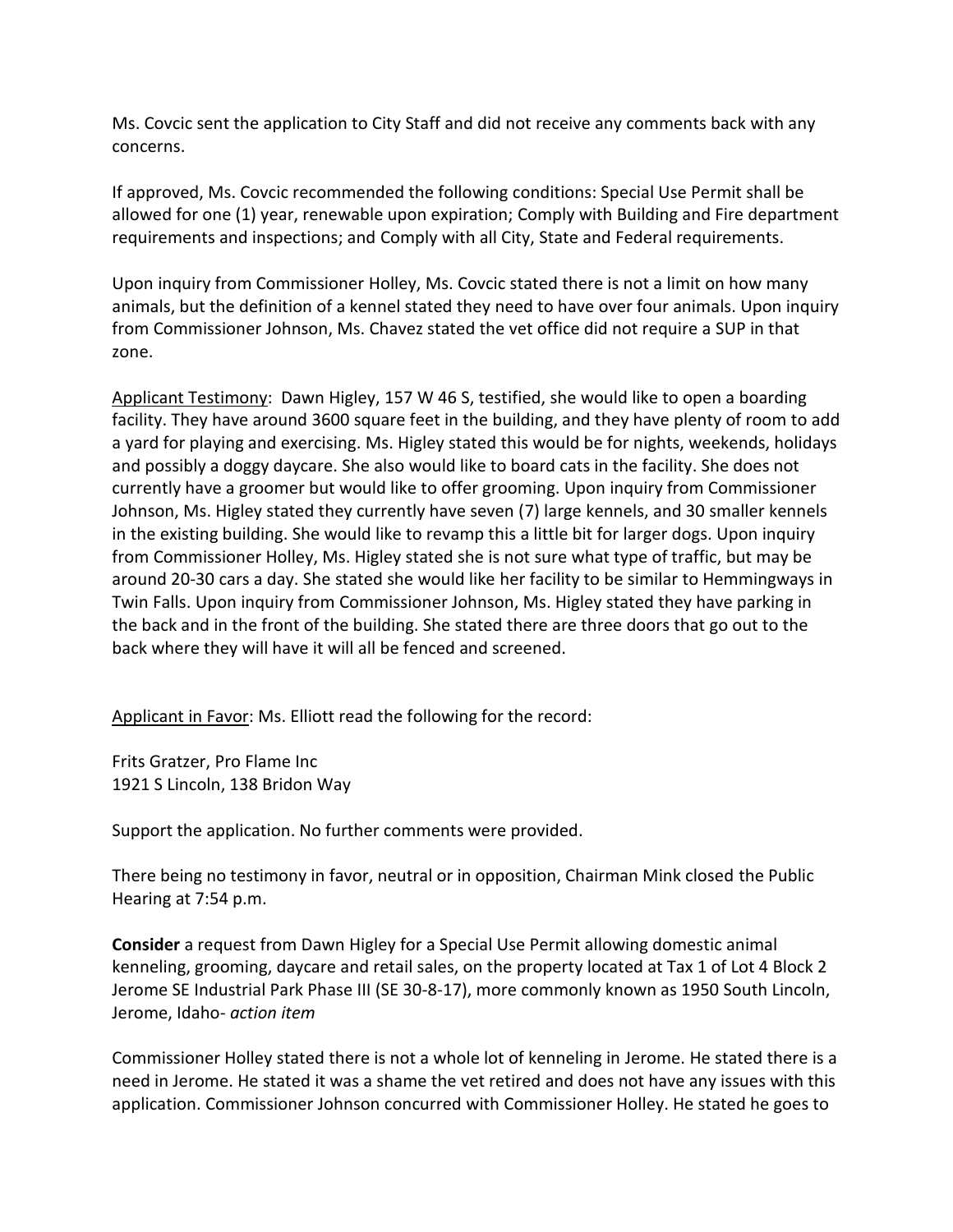Twin Falls for his animals and really sees a need in Jerome. Chairman Mink inquired about adding a limit of animals. Commissioner Fraser stated the applicant will be limited with the amount of space they have. Commissioner Holley stated if the applicant is looking to copy the Hemmingway foot print, he does not believe they will be cramming kennels in the space.

Commissioner Holley made a motion to approve the request from Dawn Higley for a Special Use Permit allowing domestic animal kenneling, grooming, daycare and retail sales, on the property located at Tax 1 of Lot 4 Block 2 Jerome SE Industrial Park Phase III (SE 30-8-17), more commonly known as 1950 South Lincoln, Jerome, Idaho, with the following conditions: Special Use Permit shall be allowed for one (1) year, renewable upon expiration; Comply with Building and Fire department requirements and inspections; and Comply with all City, State and Federal requirements.

Second to the motion by Commissioner Johnson and carried.

After consideration, the motion passed by the following votes: AYE: Commissioner Benjamin Reed, Commissioner Jeff Schroeder, Commissioner Shonna Fraser, Commissioner Holley, and Commissioner Paul Johnson. NAYE: None

#### **Consent Agenda**

*The consent calendar consists of items that are considered to be routine in nature and will be enacted in the form of one motion. Any item can be removed from the consent calendar and heard in its regular order at the request of any commissioner or the chairman.* 

- A. Approve the minutes from the April 12, 2022 regular meetings;
- B. Consider/Approve Findings and Conclusions for Jerry Higley for a Special Use Permit renewal, allowing automotive sales, on the property located at Tax 1 Lot 5, Block 3 Jerome South Industrial Park Subdivision Phase II 25-8-16, more commonly known as 1575 South Lincoln Avenue, Jerome, Idaho.

## **FINDINGS AND CONCLUSIONS ON APPLICATION OF JERRY HIGLEY FOR A SECOND RENEWAL OF HIS SPECIAL USE PERMIT ALLOWING AUTOMOTIVE SALES ON THAT PARCEL DESCRIBED AS TAX 1 LOT 5, BLOCK 3 JEROME SOUTH INDUSTRIAL PARK SUBDIVISION PHASE II 25-8-16, MORE COMMONLY KNOWN AS 1575 SOUTH LINCOLN AVENUE, JEROME, IDAHO**

A public hearing on the application of Jerry Higley concerning that parcel commonly known as 1575 South Lincoln Avenue, Jerome, Idaho, for the second renewal of a special use permit was held, pursuant to notice, on Tuesday, April 12, 2022, at City Council Chambers with all members of the public, in a format allowing participants to hear the meeting, including all deliberations by commissioners and other speakers addressing the Commission, whether in person or via virtual connection, and to comment if so desired, all of which was noted in the agenda. The physical meeting was held at 100 East Avenue A, Jerome, Idaho.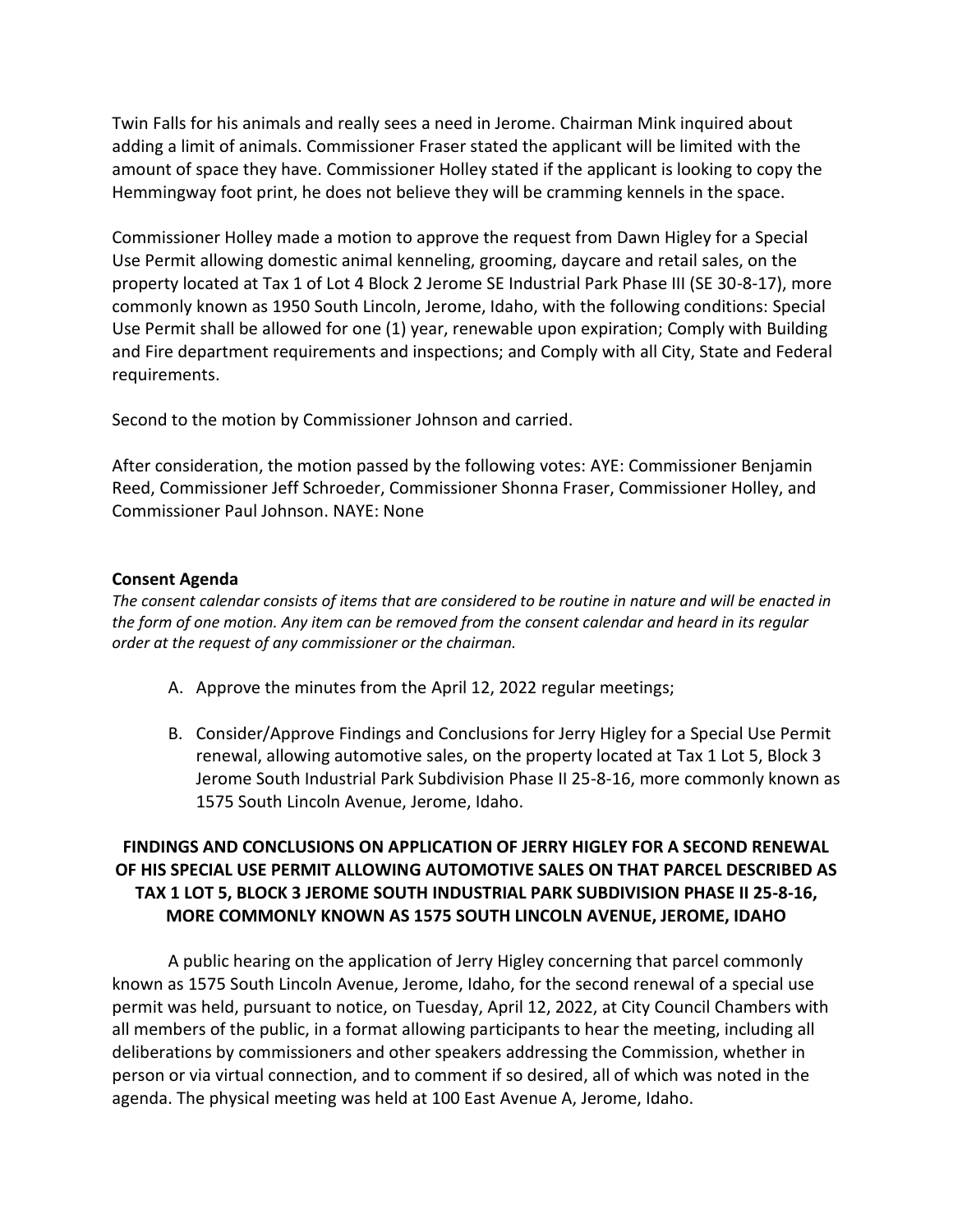Staff Report: City Planner, Ervina Covcic, provided the staff report on the renewal application. Ms. Covcic stated Mr. Higley received a Special Use Permit for automotive sales in March 2018. The application noted that uses of the permit are primarily for the sale of commission fleet vehicles and will have approximately 1-4 vehicles on the lot at any time. This is in a General Business (C-2) zone and is not creating a disturbance to neighboring uses. There is no signage or change to vehicular approaches. Mr. Higley would like to request a renewal of the Special Use Permit.

Ms. Covcic stated the property in question 1575 South Lincoln Avenue, Jerome, 8 is zoned General Business (C-2). The proposed use being automotive sales, requires a Special Use Permit from the Planning & Zoning Commission. Regardless of use, setbacks for this property are as follows: front - 25', rear - 10', interior side - 12', and side street - 25'.

As it pertains to the City of Jerome's Comprehensive Land Use Plan, Ms. Covcic stated this request is in compliance with the Comprehensive Plan as defined in the following sections: Chapter 7.3 addresses Business Retention, Expansion and Recruitment. This section states, "The city should develop an atmosphere to retain, expand, and create business development."; and Chapter 7, Policy 8 which states, "Continue to provide an atmosphere for successful business development."

Ms. Covcic went over Chapter 8 (Health and Safety) reminding the Commission of the definition of an abandoned, wrecked or junked vehicle. With reference to vehicles, an unsightly motor vehicle which meets any one of the following qualifications: (1) It does not carry a current and valid state registration and license plate; and (2) it cannot be safely operated under its own power. Ms. Covcic stated that vehicles placed on the property shall not be wrecked or junked.

If approved, Ms. Covcic recommended the following conditions: (a) Maximum of ten (10) vehicles for sale at any given time; (b) All vehicles placed on the property shall not be wrecked or junked; (c) Comply with all City, State, Federal requirements; and (d) Special Use Permit shall be allowed for up to three (3) years, renewable upon expiration.

Upon inquiry from Commissioner Holley, Chairman Mink stated the Commission can agree to extend the expiration of the permit as they choose.

Applicant Testimony: Josiah Higley, 1575 South Lincoln, appeared before the Commission and testified on this application. Mr. Higley stated they have limited auto group inventory which has been slower but are still wanting to sell their used vehicles/trucks to the local agriculture community. They would like to continue to sell on the lot and he explained the improvements they have done to the lot and stated his plans to keep it a clean area. They are requesting renewal to keep with what they're doing.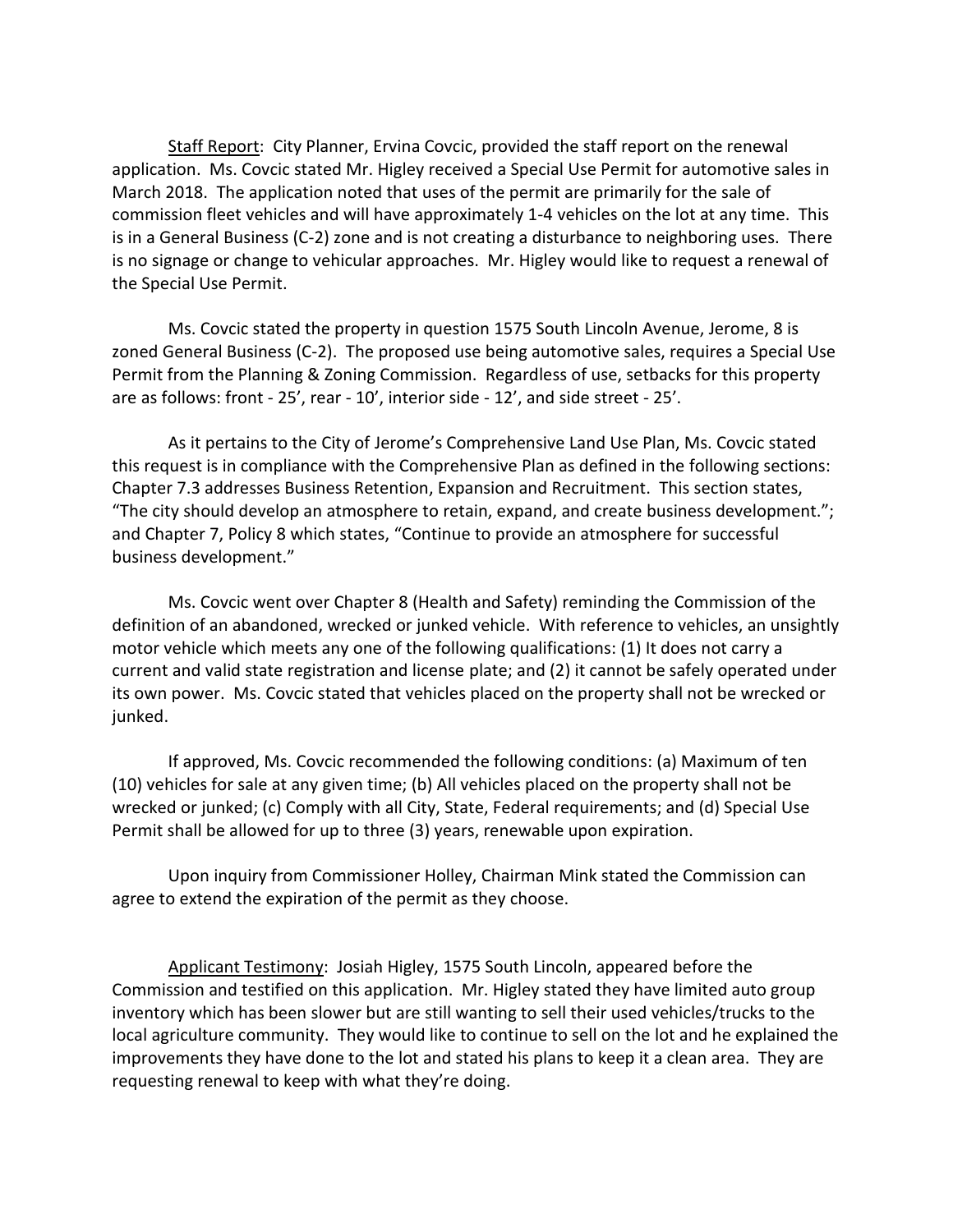Upon inquiry from Chairman Mink, Mr. Higley stated he is in agreement with the conditions stated and said they are also complying with the state dealer's license, which was just renewed. Mr. Higley further stated they also recently passed the audits as a stateregulated group.

Testimony in Favor: None.

Testimony in Neutral: None.

Testimony in Opposition: None.

There being no further testimony, Chairman Mink closed the public hearing at 7:06 p.m.

The Jerome City Planning and Zoning Commission having heard the testimony presented, and having reviewed the application, and the other documents and material in the file, and having heard the testimony given verbally at the hearing enters its findings and conclusions as follows:

### **I. Findings**

- A. 1575 South Lincoln Avenue, Jerome, Idaho, and is currently zoned General Business (C2).
- B. The proposed use, car dealership/automotive sales lot, requires a special use permit to operate in C2 zones.
- C. JMC 17.60.060 provides the standards for special use permits.
- D. The proposed use is harmonious with the general objectives of the comprehensive plan in that businesses serve a need of the community and provide convenience in a residential zone.
- E. The proposed use is harmonious and appropriate in appearance with the existing and intended character of the general vicinity in that there is no proposal to modify the appearance of the property or any buildings thereon.
- F. The proposed use will not be hazardous or disturbing to existing or future neighboring uses because it will blend well with neighboring uses.
- G. No additional public facilities will be necessary for the proposed use.
- H. The proposed use will not be detrimental to the economic welfare of the community and will not involve activities materials, equipment or conditions that will create excessive traffic, noise, smoke, fumes, glare or odors.
- I. The proposed use will not result in the destruction, loss or damage of a natural scenic or historic feature of major importance.

# **II. Conclusions**

(1) A renewal of the special use permit is required for the applicant to continue with the used car lot business in the C2 zone for the City of Jerome.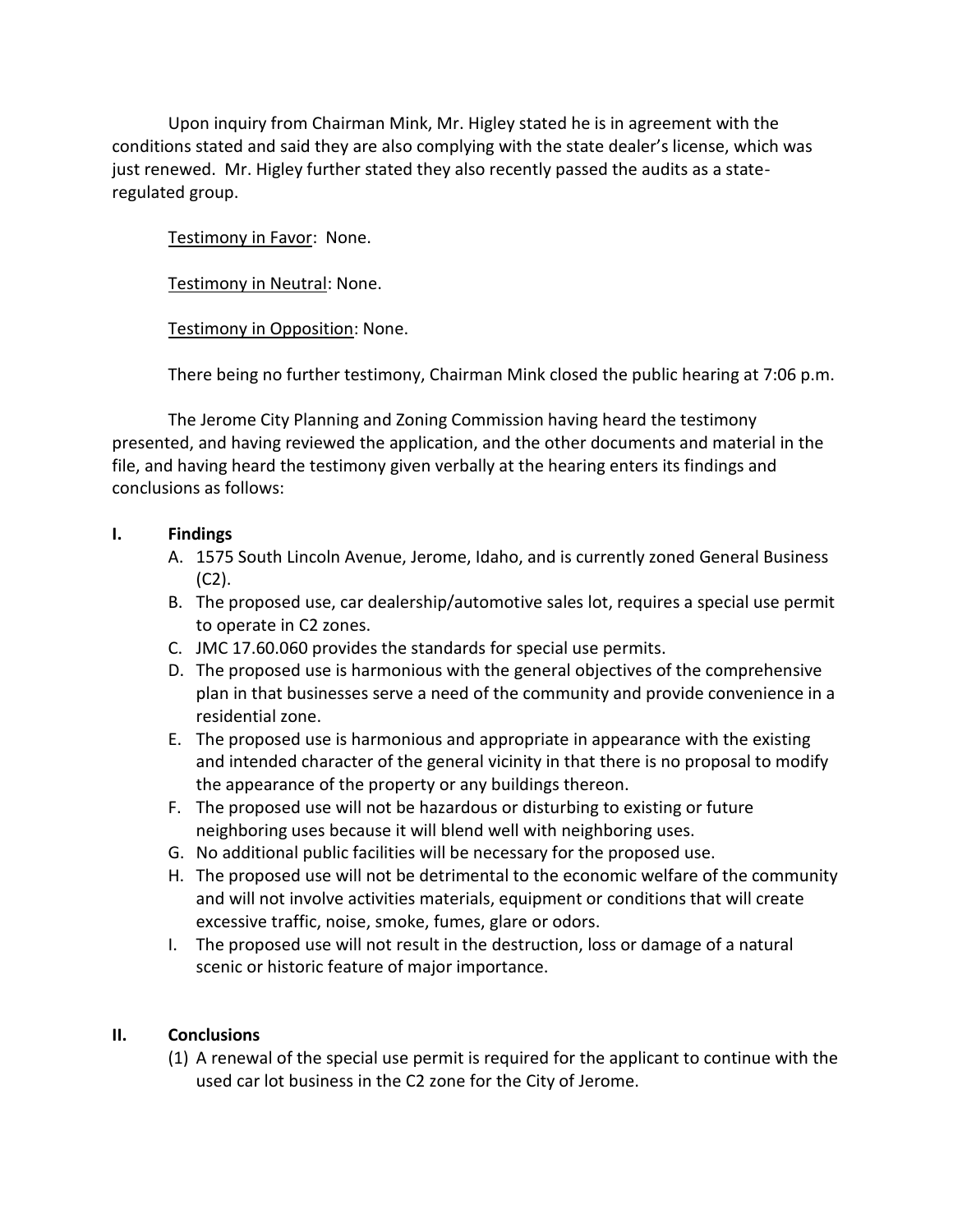- (2) A renewal of the special use permit allows a used car lot in the C2 Zone and is consistent with the City of Jerome Comprehensive Plan.
- (3) The Commission approves the application of Jerry Higley for the renewal of a special use permit to conduct business as a car lot, on the property commonly known as 1545 South Lincoln Avenue, Jerome, Idaho, subject to the following conditions:
	- a. There shall be a maximum of ten (10) vehicles for sale at any given time;
	- b. All vehicles placed on the property shall not be wrecked or juked;
	- c. The applicant shall comply with all City, State and Federal requirements for a car lot; and
	- d. This permit is valid for a period of 5 years from the date of this decision, at the conclusion of such time, Petitioner must present himself for consideration of renewal of this special use permit.

These findings and conclusions, having been adopted by the Jerome City Planning and Zoning Commission on the 10th day of May, 2022, in support of the decision of the Planning and Zoning Commission on the 12th day of April, 2022, to approve the application as specified herein is hereby made final this 10th day of May, 2022.

> ROD MINK, Chairman of the Board Jerome City Planning and Zoning

\_\_\_\_\_\_\_\_\_\_\_\_\_\_\_\_\_\_\_\_\_\_\_\_\_\_\_\_\_\_\_\_\_\_\_\_\_\_\_\_\_

C. Consider/Approve Findings and Conclusions for the Occupants residing at 600 2nd Avenue East, for a Special Use Permit allowing four (4) hen chickens and two (2) quail, on the property located at Lot 7, & the West 15' of Lot 8, Blk 201, East End Sub (SE 18-8-17), more commonly known as 600 2nd Avenue East, Jerome, Idaho.

# **FINDINGS AND CONCLUSIONS ON APPLICATION OF MORGAN QUAYLE FOR A SPECIAL USE PERMIT ALLOWING FOUR (4) LAYING CHICKENS AND TWO (2) QUAIL, ON THE PROPERTY COMMONLY KNOWN AS 600 2ND AVENUE EAST, JEROME, IDAHO**

A public hearing on the application of Morgan Quayle concerning that parcel commonly known as 600 2nd Avenue East, Jerome, Idaho, for a special use permit was held, pursuant to notice, on Tuesday, April 12, 2022, at City Council Chambers with all members of the public, in a format allowing participants to hear the meeting, including all deliberations by commissioners and other speakers addressing the Commission, whether in person or via virtual connection, and to comment if so desired, all of which was noted in the agenda. The physical meeting was held at 100 East Avenue A, Jerome, Idaho.

Staff Report: City Planner, Ervina Covcic, provided the staff report on the application. Ms. Covcic stated property in question at 600 2nd Avenue East, Jerome, Idaho, is zoned Residential 2 (R-2). The proposed use, the possession of chicken or poultry requires a Special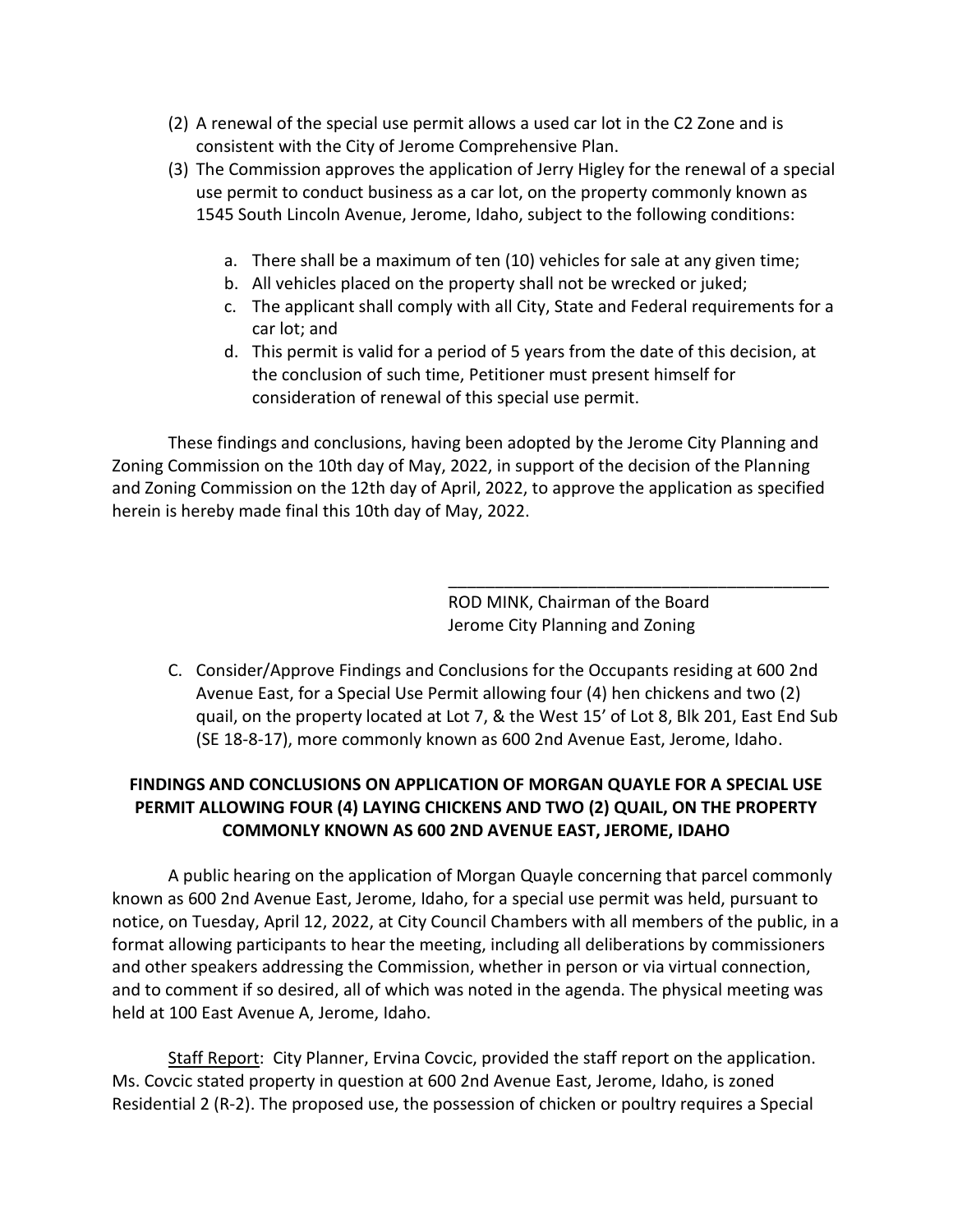Use Permit from the Planning and Zoning Commission. Regardless of use, setbacks for detached accessory structures on the property will not be less than three (3) feet from the rear or side property lines.

As it pertains to the Jerome Municipal Code (JMC) 17, Ms. Covcic went over Section F, Chicken, Poultry and Fowl with the Commission. No household or parcel of property shall keep more than six (6) chickens, poultry or fowl. Roosters are prohibited. The chickens, poultry or fowl shall be contained to the site or the site shall be fenced. Any chicken coop or accessory structure associated with the chickens, poultry or fowl shall be places in accordance with the accessory structure setback requirements. Chickens, poultry or fowl shall not be kept in the front yard. Special use permits shall be allowed for up to two (2) years and renewed on a biennial basis.

As it pertains to the City of Jerome's Comprehensive Land Use Plan, Ms. Covcic stated this request is in compliance with the Comprehensive Plan as it relates to Rural Residential Land Uses requiring Special Use Permits in Section 3.1.1.

Ms. Covcic reminded the Commission of the nuisance ordinance that defines stable matter as a nuisance. Manure must be properly disposed of to not create a nuisance.

Regarding the General Standards for Special Uses, Ms. Covcic stated the Planning and Zoning Code allows up to six (6) chickens, poultry or fowl in the R-2 zone with an approved Special Use Permit. The request appears to be harmonious with the objectives of the Comprehensive Plan. The applicant states that the chickens and quail will be kept in the backyard on the northern fenced-in area and not visible to the street. The applicant states that the request will not be hazardous and the chicken manure will be used for a garden on the property. There is no indication that additional services will be needed to serve this use. The applicant states they will be feeding and taking care of the chicken and quail. The applicant states there will be no cost to the community for this request and will not be detrimental. The applicant states there will only be six (6) total chickens and quail and will be in a properly sized coop and enclosure. There will be no rooster. The applicant will need to keep the coop and run properly cleaned.

The applicant states there will be no interference with traffic and that no vehicular approaches are necessary. It does not appear that the animals will result in the destruction, loss or damage of a natural, scenic or historic feature of major importance.

If approved, Ms. Covcic recommended the following conditions: (a) any coop shall be placed in accordance with the accessory structure setback requirements set forth in the Jerome Municipal Code; (b) chickens/quail will not create odors, noise, nor be detrimental to persons, property or the general welfare; and (c) Special Use Permit shall be allowed for two (2) years, renewable upon expiration.

Upon inquiry by Commissioner Johnson, Ms. Covcic stated this is the first time the applicant is requesting a SUP.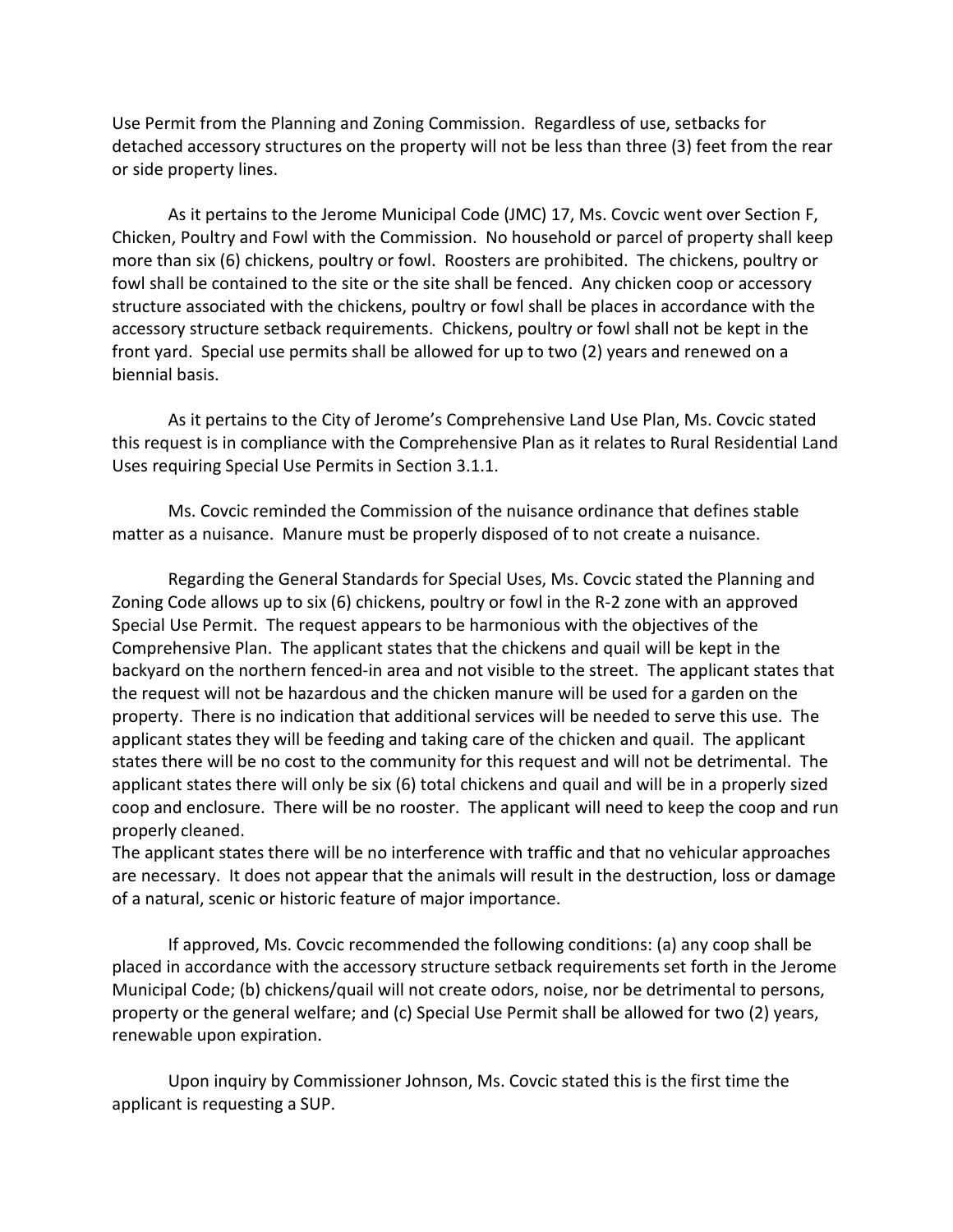Applicant Testimony: Morgan Quayle, 600 2nd Avenue East, Jerome, appeared before the Commission and testified on her application. Ms. Quayle stated she was available for questions from the Commission as she approved with all of what Ms. Covcic has stated.

Upon inquiry from Chairman Mink, Ms. Quayle stated she has always wanted to have quail, and with it being her last name she wanted to try to raise them. Upon inquiry from Commissioner Holley, Ms. Quayle stated she does not have the animals yet and she would like to have them for eggs. Upon clarification, Chairman Mink stated she was part of a subdivision but there is not a HOA. Upon inquiry from Commissioner Johnson, Ms. Quayle stated she would be moving the coop around the yard when they water, so they will meet setbacks

Testimony in Favor: None.

Testimony in Neutral: None.

Testimony in Opposition: None.

There being no further testimony, Chairman Mink closed the public hearing at 7:15 p.m.

The Jerome City Planning and Zoning Commission having heard the testimony presented, and having reviewed the application, and the other documents and material in the file, and having heard the testimony given verbally at the hearing enters its findings and conclusions as follows:

### **I. Findings**

- A. 600 2nd Avenue East, Jerome, Idaho is zoned Residential 2 (R-2), which requires a special use permit for the proposed use, allowing four (4) laying hen chickens, and two (2) quail on the property.
- B. Title 16 of the JMC has no bearing on this application.
- C. The application for a special use permit complies with the City of Jerome Comprehensive Plan, Section 3.1.1., and inasmuch as it is compatible with the existing and potential land uses in the surrounding area.
- D. The Commission finds the General Standards for Special Uses as outlined in JMC 17.60.030, are satisfied as follows:
	- 1. As mentioned, the proposed use does constitute a special use as defined in JMC;
	- 2. The use is harmonious with and in compliance with the general objectives of the Comprehensive Plan relating to the objectives of Rural Residential Land Uses;
	- 3. The proposed use will be designed, constructed and maintained in harmony and appearance with the existing and intended character of the general vicinity by maintaining proper enclosures for the chickens, avoiding roosters, and keeping their enclosures clean.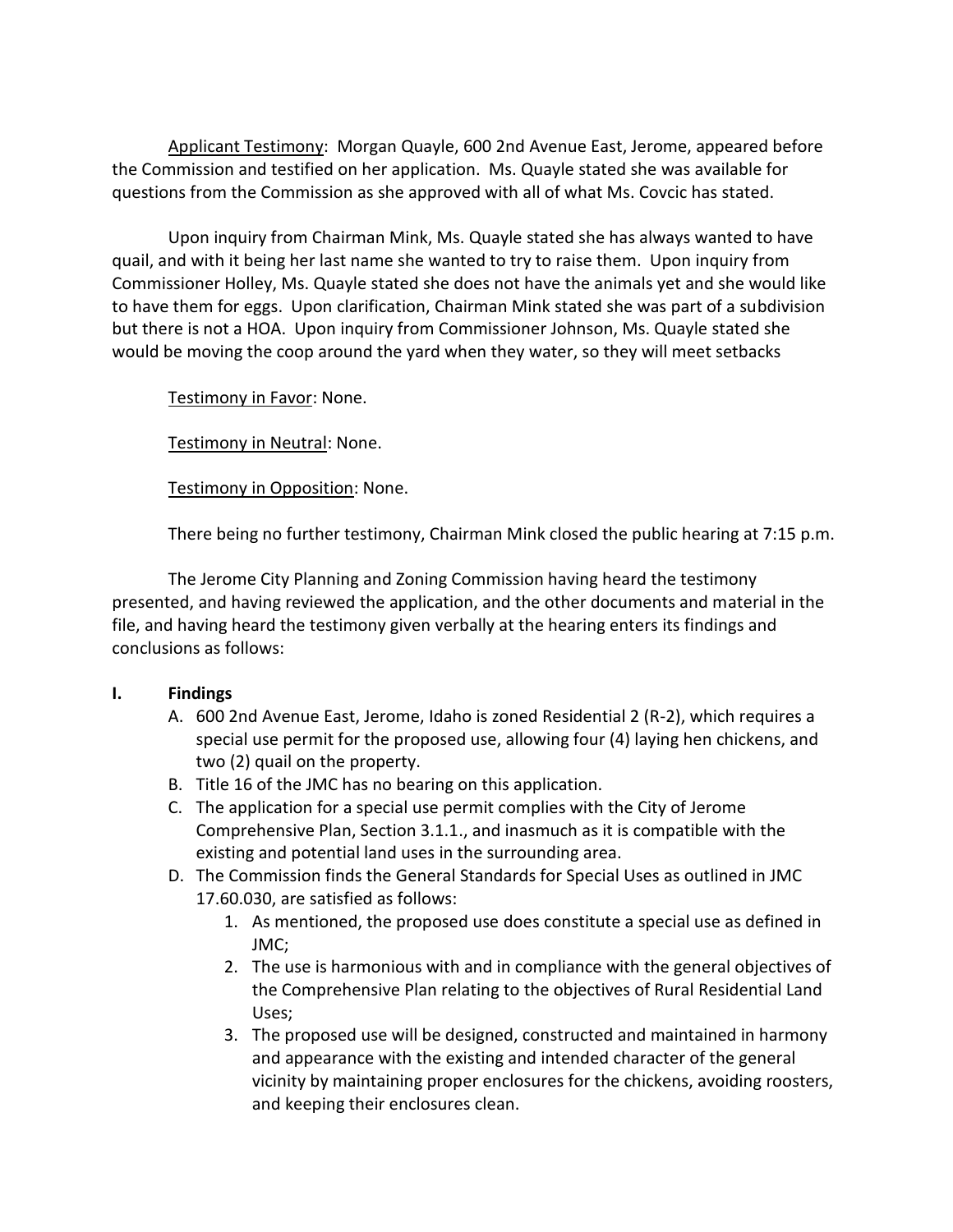- 4. While there is potential that the use could be disturbing to existing and future neighboring uses, this threat is mitigated by the condition that the enclosures be well maintained and that this permit is good for a limited time. If the use proves disturbing to neighboring uses, the permit will be revoked;
- 5. Pursuant to comment from City staff it is evident adequate infrastructure and services are available to accommodate the proposed use;
- 6. There was no evidence that the proposed use would create any additional requirements or public facilities or services, nor that it would be detrimental to any persons, property or the general welfare. There will likely be the production of some dust, noise and/or odors but the permit is conditioned to mitigate those harms;
- E. The vehicular approaches are not an issue and there is no indication the proposed use will impact any natural, scenic or historic feature of major importance.

## **II. Conclusions**

- A. A special use permit is required for the applicant to be able to allow four (4) laying hen chickens and two (2) quail on the herein described property.
- B. A special use permit promoting this use is consistent with the City of Jerome Comprehensive Plan, Section 3.1.1. and with JMC 17.60.030.
- C. The Commission approves the application of Morgan Quayle for a special use permit allowing six (6) laying hen chickens and/or quail, on that property located at 600 2nd Avenue East, Jerome, Idaho, 83338 subject to:
	- i. Any permanent chicken coop shall be placed in accordance with the accessory structure setback requirements set forth in the Jerome Municipal Code;
	- ii. Chickens/Quail will not create odors, noise, nor be detrimental to persons, property or the general welfare; and
	- iii. Special Use Permit shall be allowed for up to two (2) years, renewable upon expiration.

These findings and conclusions, having been adopted by the Jerome City Planning and Zoning Commission on the 10th day of May, 2022, in support of the decision of the Planning and Zoning Commission on the 12th day of April, 2022 to approve the application as specified herein is hereby made final this 10th day of May, 2022.

> ROD MINK, Chairman of the Board Jerome City Planning and Zoning

\_\_\_\_\_\_\_\_\_\_\_\_\_\_\_\_\_\_\_\_\_\_\_\_\_\_\_\_\_\_\_\_\_\_\_\_\_\_\_\_\_

Commissioner Johnson made a motion to approve the consent agenda as presented.

Second to the motion by Commissioner Reed and carried.